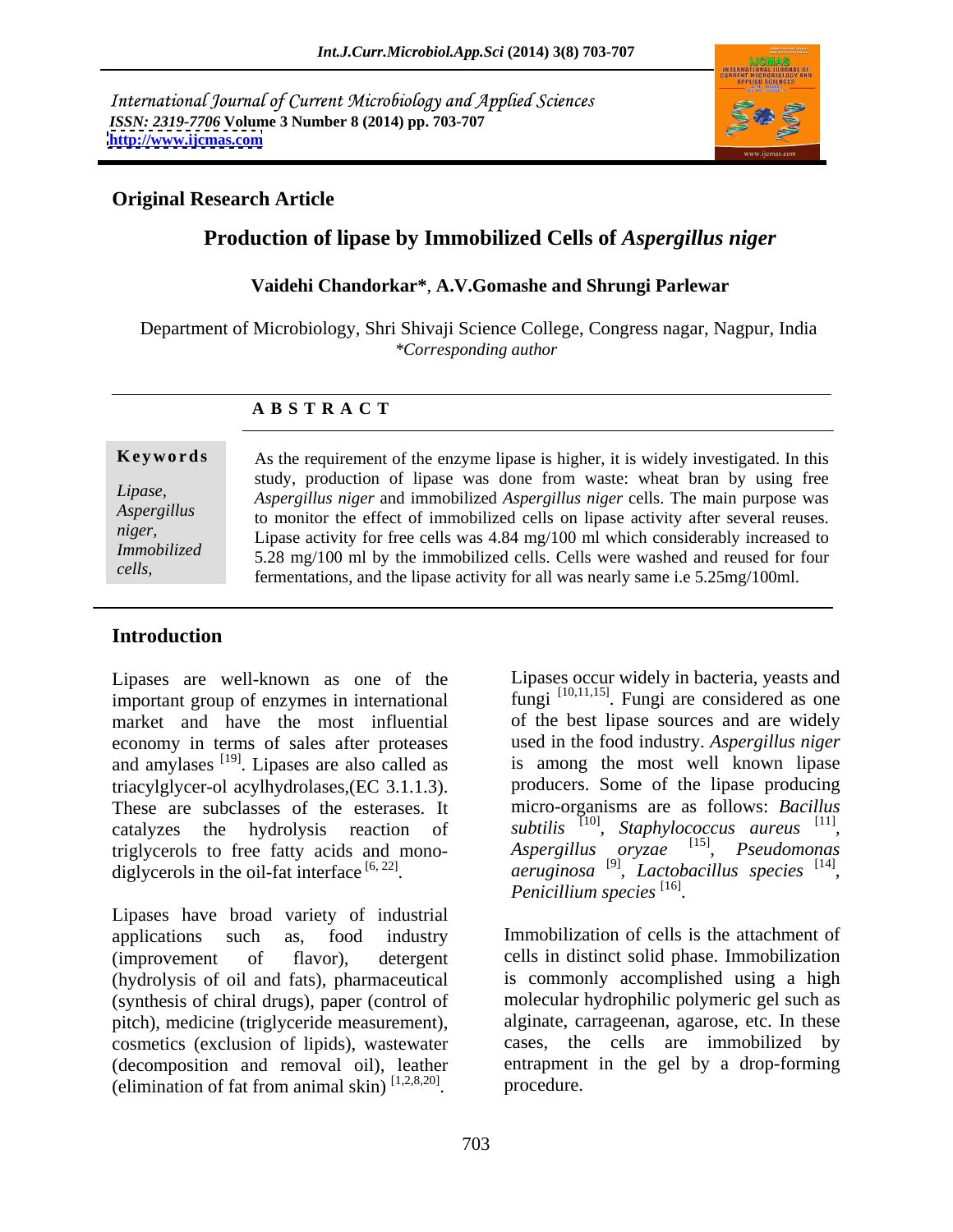biological processes can occur either as a natural phenomenon or through artificial process  $^{[17]}$ .  $\beta$  process  $\frac{[11]}{[11]}$ .  $[17]$ 

process  $\frac{[11]}{]}$ .<br>After the first report on application of  $\frac{[111]}{]}$  and  $\frac{[111]}{]}$  and  $\frac{[111]}{]}$  and  $\frac{[111]}{]}$  and  $\frac{[111]}{]}$  and  $\frac{[111]}{]}$  and  $\frac{[111]}{]}$  and  $\frac{[111]}{]}$  and  $\frac{[111]}{]}$  and  $\frac{[1$ Immobilized cell in industrial productions,<br>covered researchers have attempted whele alginate solution. 1% sterile calcium several researchers have attempted whole cell immobilization and its use as an alternative to conventional microbial *Aspergillus niger* was prepared*.* Sodium fermentation. Immobilized cells in algunate and broth culture with spores were production of ethanol, organic acids, amino acids, enzymes, antibiotics, steroids etc. have been extremely studied both in laboratory and pilot scale  $[14]$ . laboratory and pilot scale <sup>[14]</sup>. Beads were formed as Shown in Fig.I and

As the requirement of lipase is high, production by free *Aspergillus* cells and immobilized cells was carried out by the reuse of beads again and again. The purpose was to study whether the reuse of immobilized cells could affect the lipase activity.

## **Materials and Methods**

Culture of *Aspergillus niger* was maintained on Potato dextrose agar and stored at  $4^0C$ .

# **Fermentation by** *Aspergillus niger* (beads) (beads)

5 gms of wheat bran was taken as a substrate ml of sterilized minimal salt solution  $(121^0C$  centrifugation. The beads were remove<br>for 30 min). After cooling. flask was filtration. To check the ability for 30 min). After cooling, flask was filtration. To check the ability of inoculated with the spore suspension of immobilized cells to produce lipase, these  $\overline{A}$  night and incubated at  $30^0$ C for 7 days beads were reused four times for *A.niger* and incubated at  $30^{\circ}$ C for 7 days.

After one week, 100ml of D.W was added to the flask and the mixture was shaken for 30 For that, after 7 days of incubation, beads min at room temperature to facilitate the were recovered from media, washed in extraction of enzyme from fermented wheat saline and re-inoculated in fermentation bran. At the end of the extraction, the suspension was squeezed through a double layered muslin cloth and it was centrifuged

Immobilization of microbial cells in at 12,000 RPM for 5 min. The clear supernatant obtained was used as extracellular enzyme.

## **Immobilization of** *Aspergillus niger*

For immobilization, 1.5% sterile sodium alginate solution, 1% sterile calcium chloride solution, Spore suspension of alginate and broth culture with spores were mixed thoroughly. This mixture was extruded through a syringe in a beaker containing 1% calcium chloride solution. were allowed to harden for 15-20 minutes then were kept for curing at  $4^{\circ}$ C for 24 oC for 24 hours. Curing makes the beads firm so that they do not break the beads thoroughly with physiological saline. Next day, the beads were washed thoroughly with physiological saline and were used for fermentation.

## **Fermentation by the immobilized cells of** *Aspergillus niger*

**Maintenance of culture S** and the set of the set of the set of the set of the set of the set of the set of the set of the set of the set of the set of the set of the set of the set of the set of the set of the set of th 5 gms of wheat bran was taken as a substrate in 250ml conical flask and moistened with 5 ml of sterilized minimal salt solution  $(121^0C)$  ${}^{0}C$ for 30 min). After cooling, flask was inoculated with the immobilized cells (beads) and was incubated at  $30^{\circ}$ C for 7  ${}^{0}C$  for 7 days. The contract of the contract of the contract of the contract of the contract of the contract of the contract of the contract of the contract of the contract of the contract of the contract of the contract of the cont

in 250ml conical flask and moistened with 5 After one week, enzyme was extracted by  ${}^{0}C$  centrifugation. The beads were removed by filtration. To check the ability of immobilized cells to produce lipase, these beads were reused four fermentation.

> were recovered from media, washed in media. Lipase activity after fermentation was measured.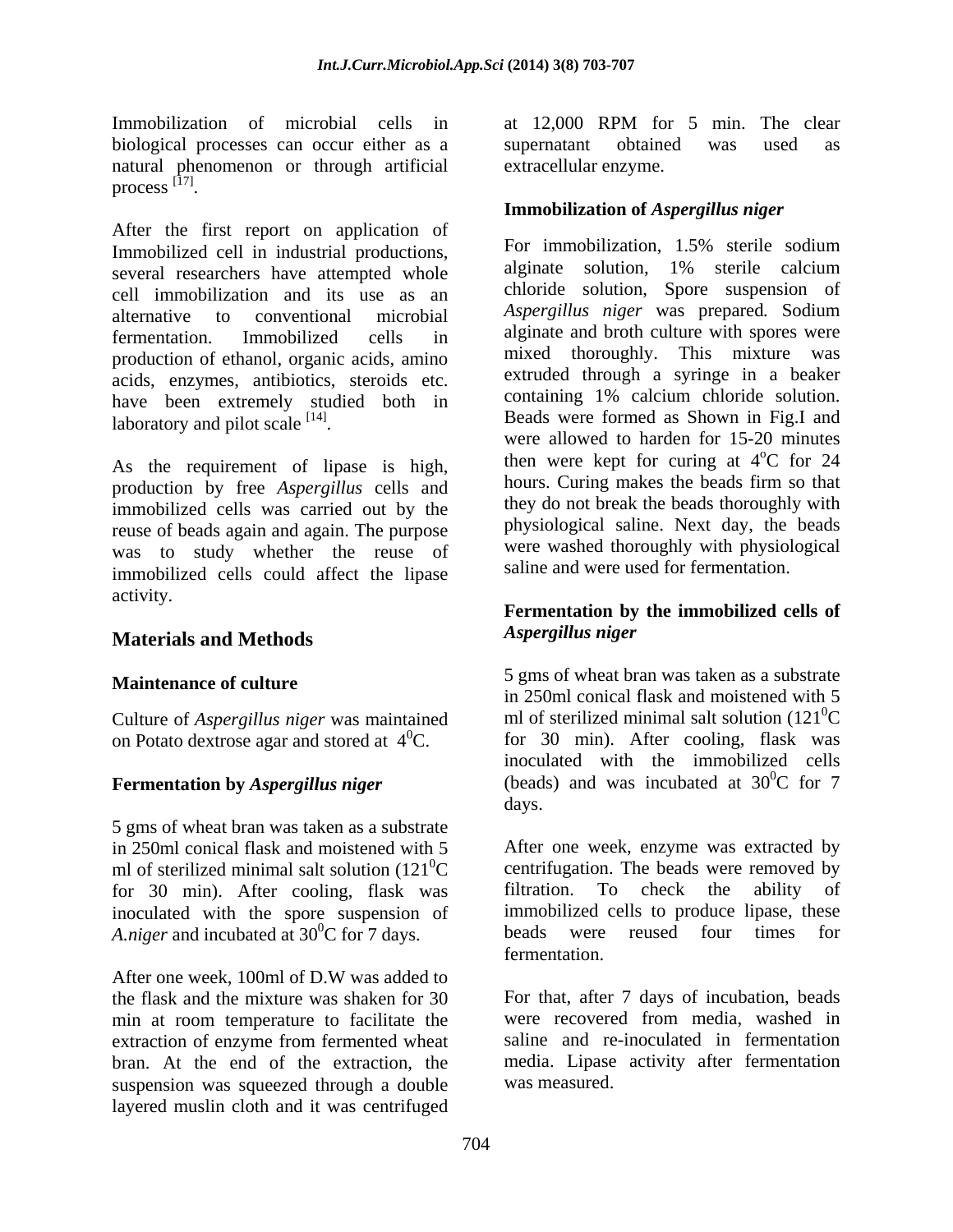## **Assay of lipase**

titration method was performed. As lipase is lipolytic enzyme, it hydrolyses fats such as triacylglycerol into free fatty acids and glycerol. This free fatty acid is measured by titration method  $^{[18]}$ titration method  $^{[18]}$ .

amount of enzyme which produces 1 µmole fatty acids per minute under the assay condition  $[5]$ .

Lipase was produced by Solid state wheat bran as a substrate. Immobilization was accomplished using a high molecular P. Ellaiah et al<sup>[3]</sup> used different materials of hydrophilic polymeric gel such as alginate. gel, for immobilization of whole cells The cells were immobilized by entrapment of *Aspergillus niger* (ANT 90). Maximum in the gel by a drop-forming procedure. production was observed with 3% alginate. These immobilized cells were used for fermentation process. For determination of Several researches have attempted the lipase activity, the titration method was production of a-amylase by immobilized performed. Amount of free fatty acids was cells; 24-fold increase in the productivity

|                   | $B-A \times$ Normality of NaOH $\times$ Equivalent Weight<br>of butyric acid | <b>Fig.I</b> Immobilized cells of <i>Aspergillus niger</i> |  |
|-------------------|------------------------------------------------------------------------------|------------------------------------------------------------|--|
| Acid produced $=$ |                                                                              |                                                            |  |
| (gm/litre)        | 1000                                                                         |                                                            |  |

From the value of acid produced, enzyme activity was calculated.

For Fermentation by *Aspergillus niger* cells, Lipase activity was found to be 4.84 mg/100ml.

When immobilized cells were used lipase activity was slightly increased to 5.28 mg/100ml. Immobilization of cells was found to be effective for lipase production.

For the determination of lipase activity, these cells were washed and used 4 times in To check the ability of immobilized cells, fermentation. Enzyme activity for each reuse was calculated and it was noted that the lipase activity for all was found to be nearly same i.e 5.25mg/100ml.

titration method <sup>[18]</sup>.<br>One unit of lipase activity was defined as the moduction of useful enzymes Cell  $\frac{[5]}{[5]}$  condition  $\frac{[5]}{[5]}$  condition  $\frac{[5]}{[5]}$  condition  $\frac{[5]}{[5]}$  condition  $\frac{[5]}{[5]}$  condition  $\frac{[5]}{[5]}$ e extending the contract of the contract in a single contract to the contract of the contract of the contract of the contract of the contract of the contract of the contract of the contract of the contract of the contract **Results and Discussion** continuous production of enzymes. fermentation by *Aspergillus niger* using is preferred by many researchers.  $^{[1\overline{2},13,21]}$ Micro-organisms are the best sources for the production of useful enzymes. Cell immobilization technology is aptly suited to produce extracellular enzymes. There is growing interest in applying cell immobilization techniques for the continuous production of enzymes. Entrapment of microbial cells within the polymeric matrices i.e mostly in alginate gel .

calculated by using following formula: compared to batch fermentation with free cells was attained  $^{[7]}$ . . The contract of the contract of the contract of the contract of the contract of the contract of the contract<br>The contract of the contract of the contract of the contract of the contract of the contract of the contract o

of butyric acid **Fig.I** Immobilized cells of *Aspergillus niger*

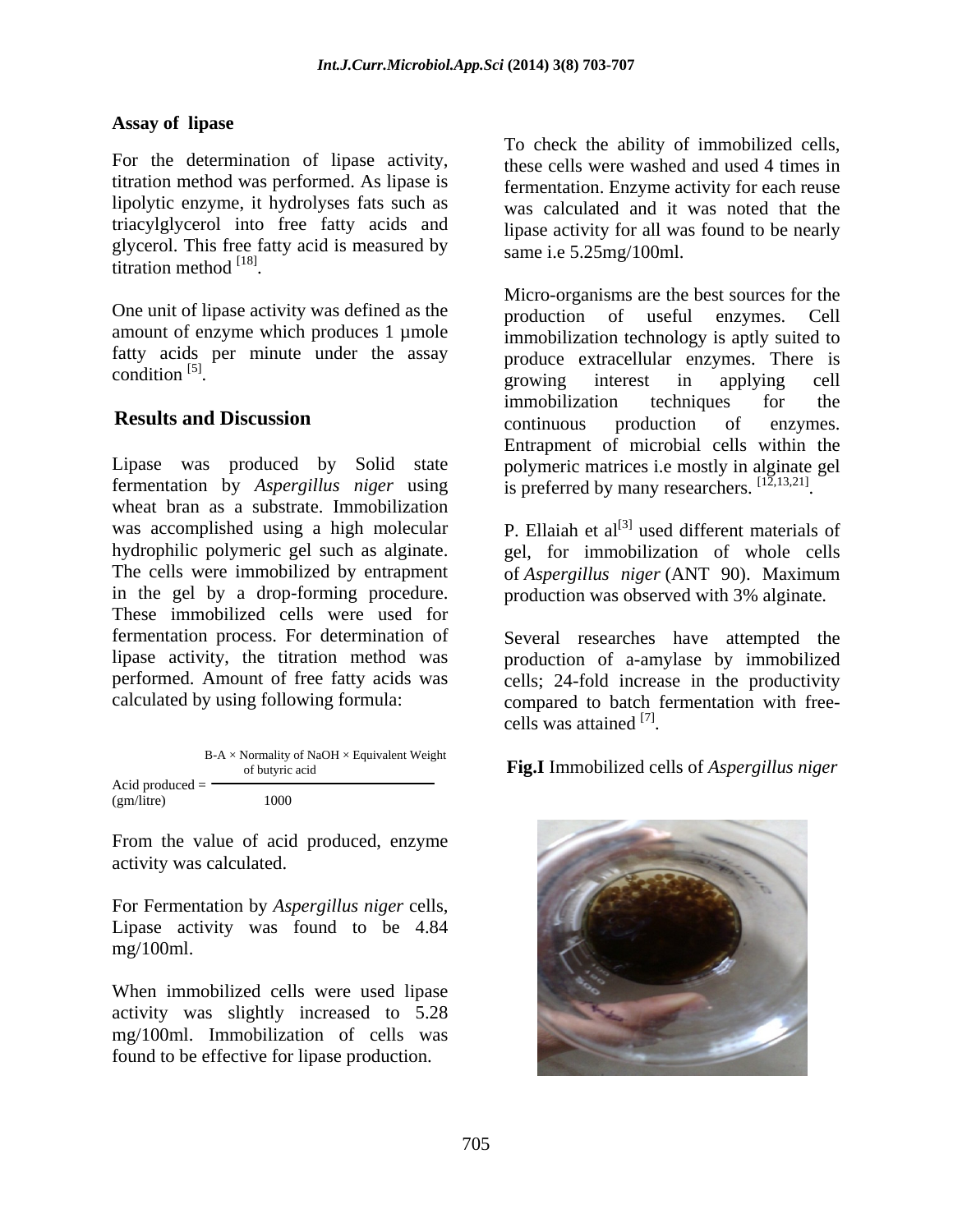In the current study, results showed that Gombert, A.K; Pinto,A.L; Castilho,L.R the productivity obtained by the and Freire,D.M.G. (1999), Lipase immobilized cells was considerably higher than the free cells. Also, when these immobilized cells were used 4 times for fermentation, lipase activity was found to be nearly same, thereby showing the Gupta, R., Gupta, N. and Rathi, P., 2004. stability of immobilized cells even after **Bacterial lipases**: an overview of several reuses. The contraction of the production, the purification and several reuses.

One can conclude that the use of immobilized whole microbial cells could eliminate the often tedious, time consuming, and expensive steps involved in isolation and purification of intracellular and Yoshio Kawano, 1985. enzymes. It also tends to enhance the Production of citric acid by stability of the enzyme by retaining its natural catalytic surroundings during bolyacrylamide gels. Applied immobilization and subsequent continuous operation. 12.

- Viruthagiri T. 2007. Lipase and biotechnology. 118 : 155-170. applications in food industry. Indian Journal of Biotechnology. 6 : 141-
- Burkert J., Maugeri F. and Rodrigues M.,<br>2004 Optimization of extracellular solvent-tolerant Pseudomonas 2004. Optimization of extracellular using factorial design. Bioresource
- Ellaiah P, Prabhakar T, Ramakrishna B Ramakrishna, Thaer Taleb A. and Adinarayana ,K, 2004. Production of of *Aspergillus niger.* Process
- Gao-Xiang Li, Yu-Yen Linko and P conversion of staphylococcal lip<br>Linko 1984 Glucoamylase and a-<br>caused by insertion of amylase production by immobilized  $6:645-650.$
- production by Penicillium restrictum in solid state fermentation using babassu oil cake as substrate. Process Biochem., 35, 85-89.
- Bacterial lipases: an overview of production, purification and biochemical properties. Applied Microbiology and Biotechnology**.** 64 : 763-781.
- Hiroyuki Horitsu, Shigetoshi Adachi, Yasushi Takahashi, Keiichi Kawai and Yoshio Kawano, 1985. Production of citric acid by *Aspergillus niger* immobilized in polyacrylamide gels. Applied Microbiology Biotechnology. 22 : 8- 12.
- **References** Houde A., Kademi, A. and Leblanc, D., Aravindan, R., Anbumathi, P. and applications. Applied biochemistry 2004. Lipases and their industrial
	- 158. T. 2001. Lipase production in two lipase production by Geotrichum sp. <br>aeruginosa LST-03. J Bioscience Ito T, Kikuta H, Nagamori E, Honda H, Ogino H, Ishikawa H and Kobayashi step fed-batch culture of organic solvent-tolerant Pseudomonas aeruginosa LST-03. J Bioscience Bioengineering. 91: 245 250.
	- technology.91 : 77-84. Kennedy MB. and Rennarz WJ., 1979. lipase by immobilized cells lipase found in a mutant strain. Biol Characterization of the extracellular lipase of Bacillus subtilis and its relationship to a membrane bound Chem. 254:1080–1089.
	- Biochemistry. 39: 525–528. Lee CY. and Yandolo JJ., 1986. Lysogenic Linko, 1984. Glucoamylase and a-<br>caused by insertion of the cells of *Aspergillus niger*. structural gene. Bacteriology 166:<br>Biotechnolgy and Food Engineering. 385–391. conversion of staphylococcal lipase is caused by insertion of the bacteriophage L54a into the lipase structural gene. Bacteriology .166:  $385 - 391$ .